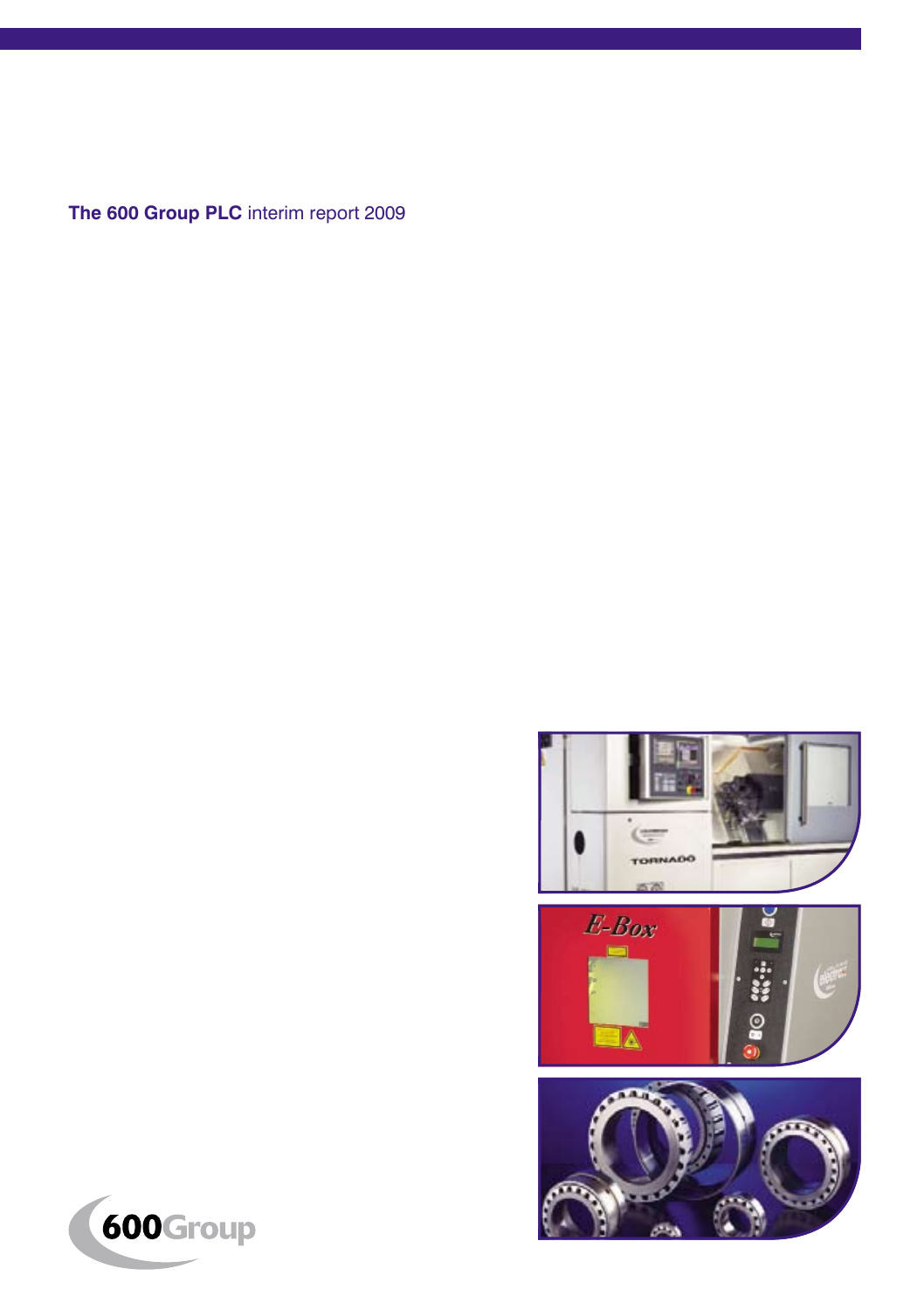**We are an international group manufacturing and marketing machine tools, machine tool accessories, lasers and other engineering products.**

We are the UK's largest machine tool company, operating from a number of locations worldwide and selling products into more than 180 countries.

IFC Company profile<br>01 - Highlights<br>02 - Chairman's statement<br>04 - Consolidated income statement<br>05 - Consolidated statement of recognised income and expense<br>06 - Consolidated cash flow statement<br>08 - Notes relating to the

**12** Directors and advisors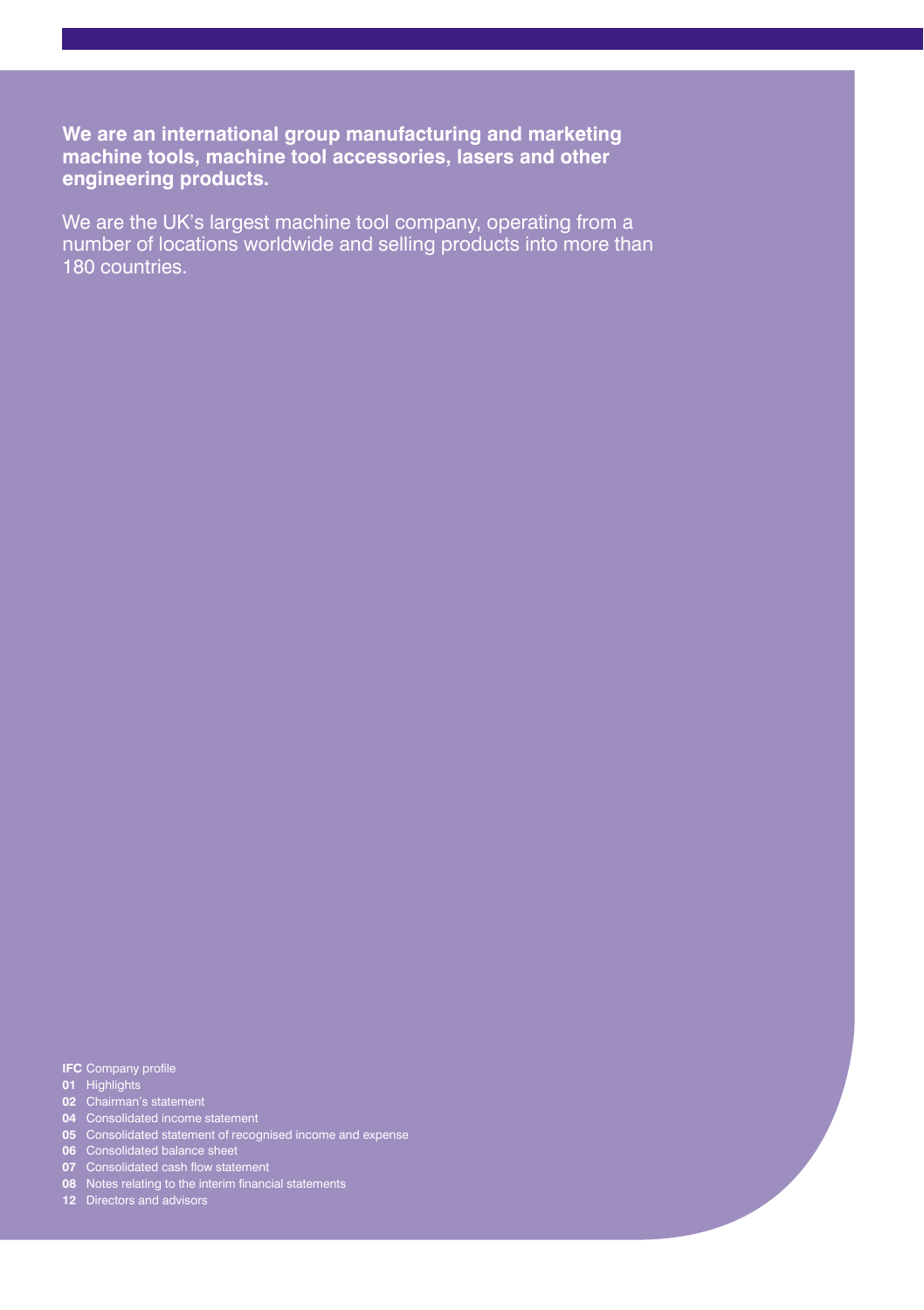# **Highlights**

### **Financials**

- Like for like sales 39% lower than corresponding period last year, order levels now stabilised
- Pre-exceptionals operating loss of £1.7m, improved from pre-exceptionals operating loss of £2.5m in the second half of the last financial year
- Net debt of £5.0m (2008: £1.1m) due to funding of turnaround programme

#### **Turnaround phase 1 and 2**

- Phase 1 and 2 successfully completed
- Losses experienced in the second half of the previous financial year now stemmed
- Further cost savings will be implemented in the final quarter
- Achieving aggregate annualised cost savings of £12.0m

### **Next phase**

- Management focus switched to strengthening supply chain and developing manufacturing footprint
- Development of a market facing structure to support rebuilding of revenues at sustainable margins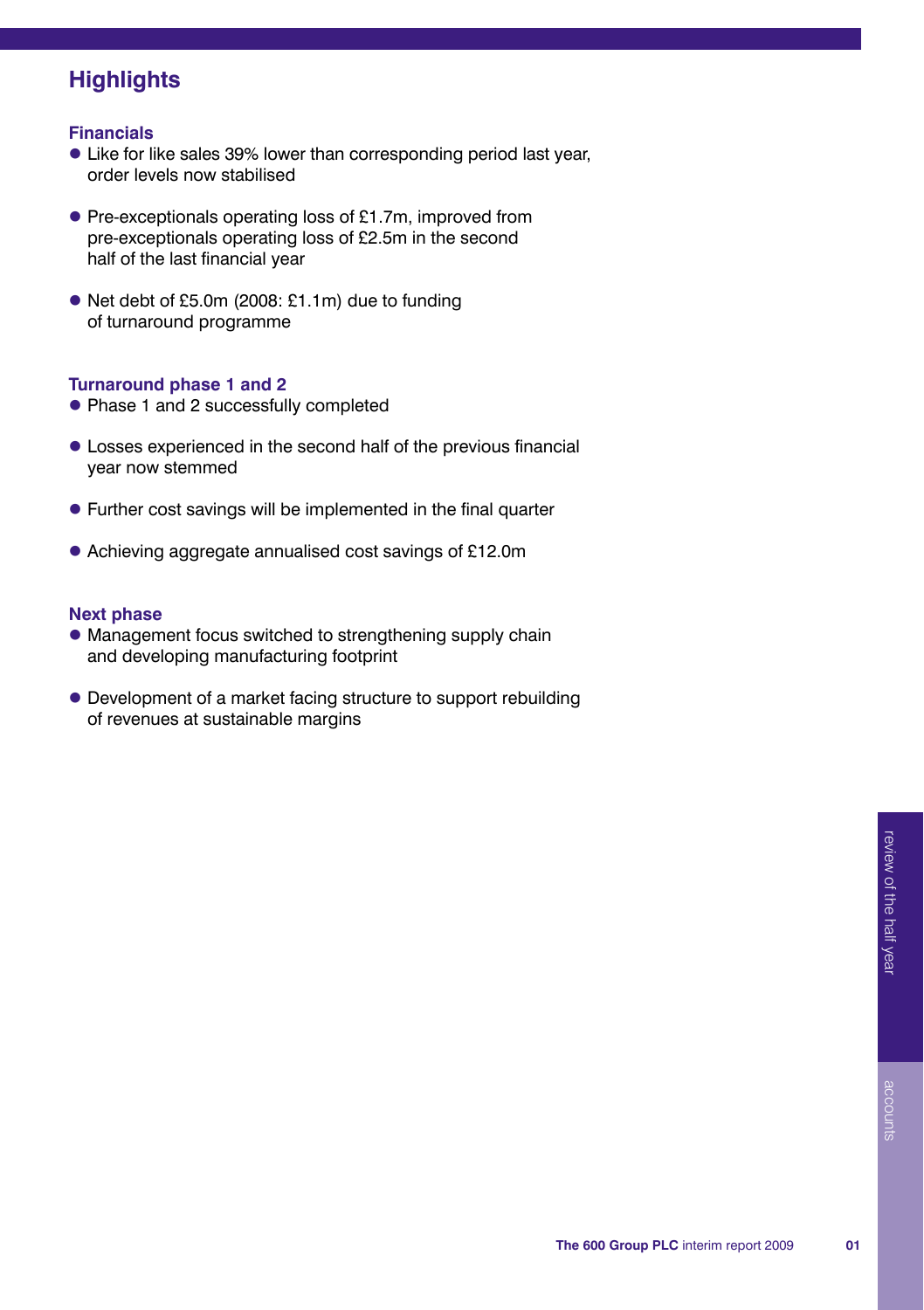## **Chairman's statement**

Although anticipated, the financial results for the 26 weeks to 26 September 2009 will be a disappointment for our shareholders. However, I believe that the swift action our management team has taken to reduce costs, rationalise our businesses and raise additional working capital has improved the Group's prospects considerably and created a stronger, leaner business, which is now capable of exploiting future opportunities in our markets.

#### **Trading and markets**

In the 26 week period under review, the Group's markets continued to be seriously affected by the global economic downturn and this was reflected in our own trading. Order intake levels, when compared with the second half of the previous financial year, did not increase significantly and underlying revenue was 39% lower than the corresponding period in 2008.

As noted in our AGM statement, there were some positive signs of recovery in order activity within our machine tools and laser markets, particularly in the US, towards the latter end of the period under review. Our forward order book in these markets has stabilised and we expect level of orders to improve in the second half of the financial year.

#### **Results**

Overall, Group revenue in the period reduced by 49% to £22.7m (2008: £44.2m). After adjusting for the effect of a major one-off aerospace contract undertaken during the first half of last year and discontinued products, underlying revenue was 39% lower year on year. Gross margins improved

slightly to 32% (2008: 29%), compared with a prior year margin, excluding the aerospace contract and discontinued products, of 31%. Other operating income decreased to £0.2m (2008: £0.4m). Net operating expenses, after restructuring costs of £2.6m and goodwill impairment of £1.1m, were reduced by £1.1m to £12.9m (2008: £14.0m), as the cost savings generated by the first phase of our turnaround plan started to be realised.

Group operating loss for the period, before exceptional costs of £2.6m and goodwill impairment of £1.1m, was £1.7m (2008: profit of £0.2m). EBITDA, before exceptional costs and goodwill impairment, was £(0.9)m (2008: £1.0m), however, the actions taken to reduce costs have resulted in an improvement in the Group's performance, when compared with the second half of the last financial year in which an operating loss of £2.5m, before exceptional costs and goodwill impairment, was recorded.

The exceptional costs incurred in the period relate to the second phase of the Group's previously announced programme of cost reductions. This programme has now been completed with the exception of a few minor actions, which will be implemented in Q4. As previously reported, the combined effect of these timely management actions is expected to produce annualised cost savings of approximately £12.0m. Following the consolidation of our European operations and 600 UK into 600 Europe, goodwill of £1.1m

I believe that the swift action our management team has taken to reduce costs, rationalise our businesses and raise additional working capital has improved the Group's prospects considerably.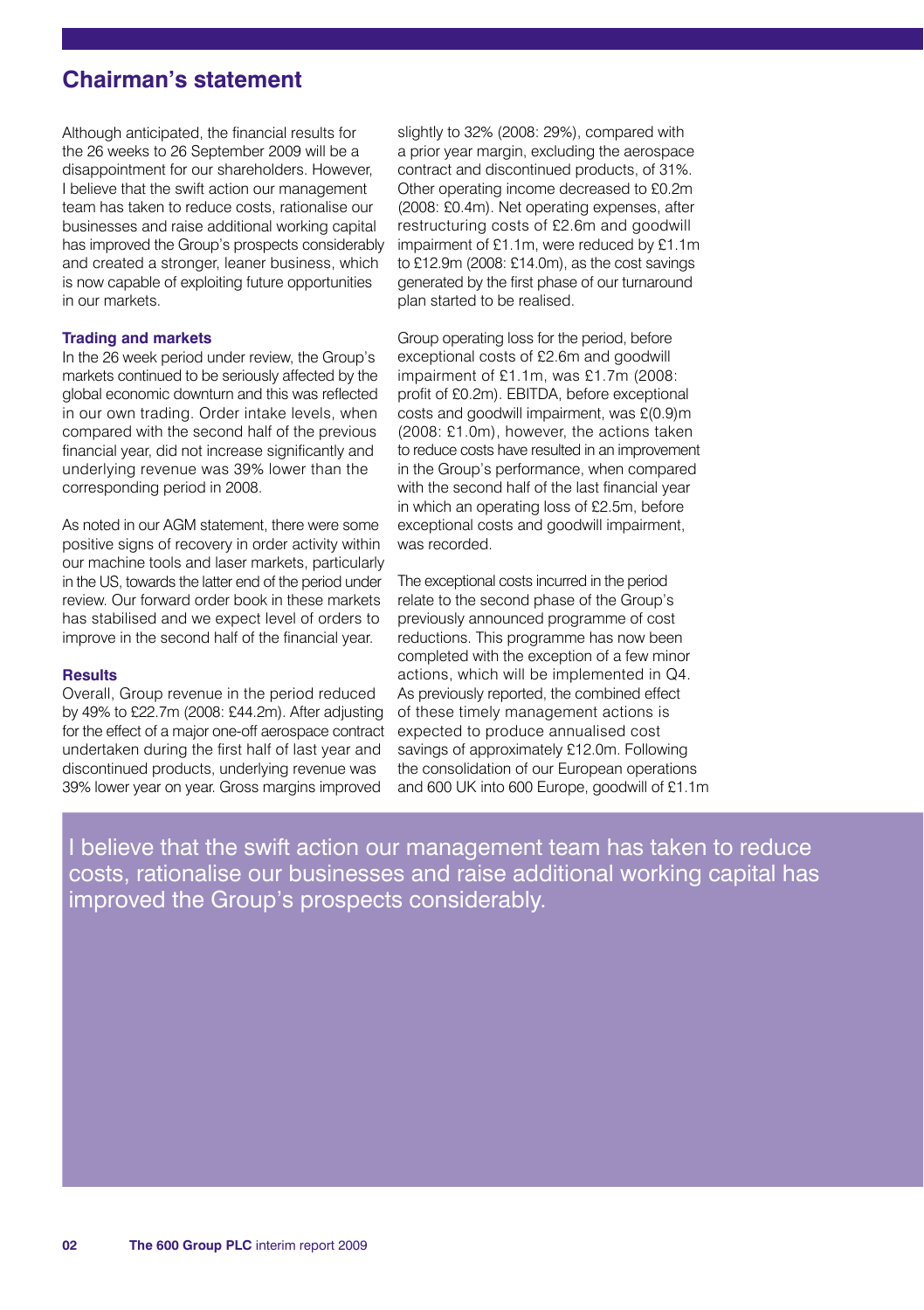relating to our German operation, Parat, has been written off.

The Group's operating loss after exceptional items, but before net financial income and tax, was £5.4m (2008: operating loss of £1.0m). Net financial expense was £0.8m compared with net financial income of £0.1m in the corresponding period in the previous year. This resulted in a loss before tax of £6.1m (2008: loss of £0.8m). The basic and diluted earnings per share for continuing operations was (10.6)p (2008: (1.4)p).

As anticipated in our 2009 AGM Statement, net borrowings at the half year end increased to £5.0m (2008: £1.1m) due to the one-off costs incurred during the turnaround programme. The Group has banking relationships in all the countries in which it has an operating presence. The banks have been regularly updated on the Group's progress during the course of the turnaround and facilities totalling £6.5m are currently in place. The Board believes that this is sufficient for the Group's ongoing needs. Inventory levels have been reduced by 15% to £22.1m (2008: £26.1m) and further opportunities to reduce working capital are actively being sought.

#### **Dividend**

As previously stated, any future dividend payments will depend on the Group's results. Accordingly, the Board does not recommend the payment of a dividend at this time.

#### **Principal risks and uncertainties**

The principal risks and uncertainties remain as outlined in our 2009 Annual Report.

#### **Related party transactions**

No related party transactions took place in the period under review. Related party transactions for the year ended 28 March 2009 are as described in the Group's Annual Report 2009.

#### **Outlook**

Gradual signs of recovery are beginning to emerge in our principal markets and, as a result of the acute actions we have taken to reduce costs, the Group is well positioned to benefit from an improvement in trading conditions.

Having completed the first two cost-saving phases of our turnaround strategy, management focus has now been directed towards strengthening the Group's supply chain and developing our manufacturing footprint. This is intended to increase our capacity and support the next phase of the Board's strategy to rebuild Group revenues at sustainable margins.

The final elements of the cost reduction programme, which will be implemented in Q4, are expected to result in an improved operating performance in the second half of the current financial year.

**Martin Temple**  Chairman 26 November 2009

Having completed the first two cost-saving phases of our turnaround strategy, management focus has now been directed towards strengthening the Group's supply chain and developing our manufacturing footprint.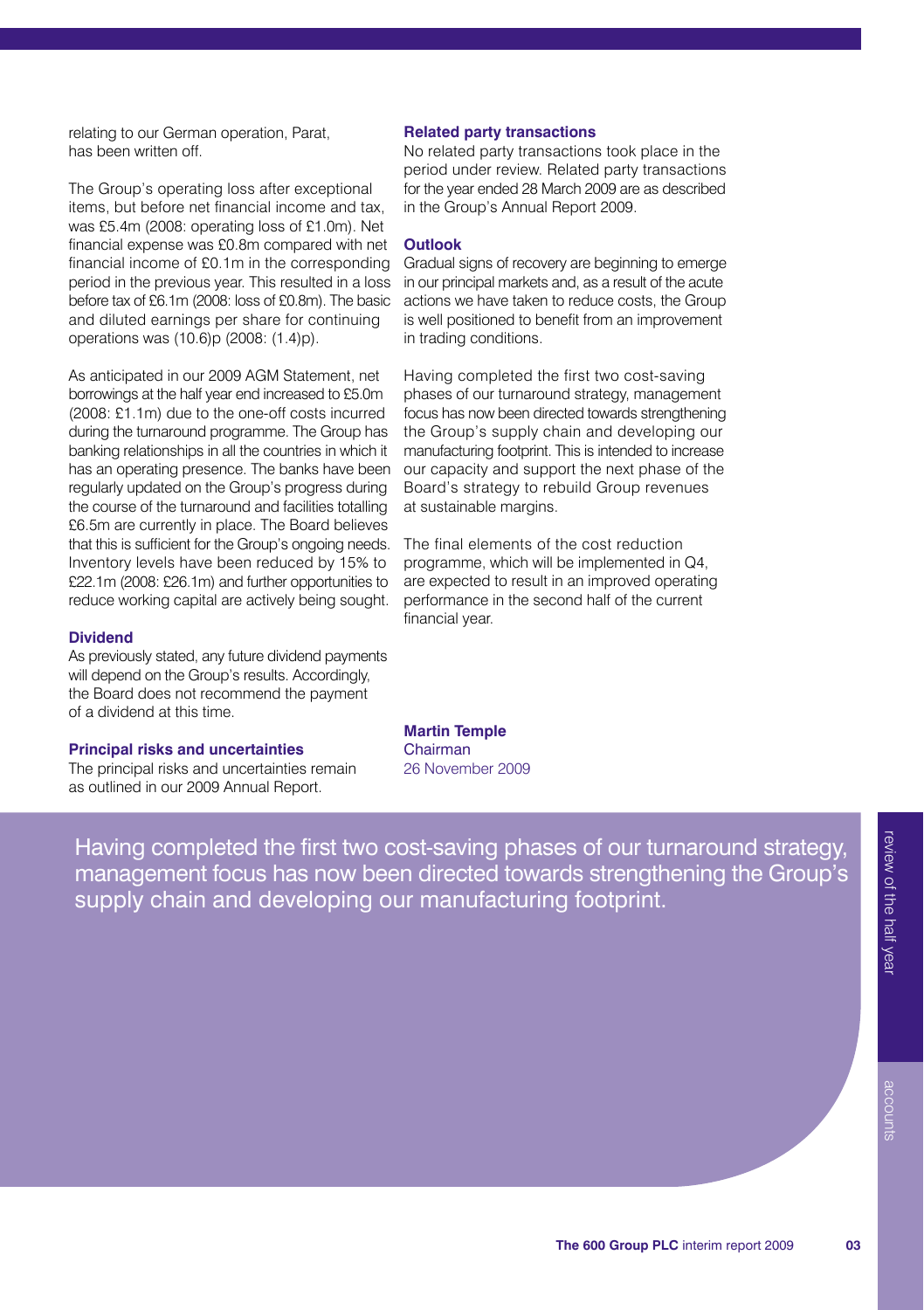# **Consolidated income statement (unaudited)** for the 26 weeks to 26 September 2009

|                                                                                            | Notes |              | 26 weeks<br>to | 26 weeks<br>to | 52 weeks<br>to |
|--------------------------------------------------------------------------------------------|-------|--------------|----------------|----------------|----------------|
|                                                                                            |       |              |                | 26 September   | 27 September   |
|                                                                                            |       | 2009<br>0003 | 2008<br>£000   | 2009<br>£000   |                |
| Revenue                                                                                    |       | 22,697       | 44,180         | 76,211         |                |
| Cost of sales                                                                              |       | (15, 347)    | (31, 582)      | (55, 301)      |                |
| Gross profit                                                                               |       | 7,350        | 12,598         | 20,910         |                |
| Other operating income                                                                     |       | 160          | 433            | 727            |                |
| Net operating expenses                                                                     |       | (12, 861)    | (13,986)       | (29, 920)      |                |
| Loss from operations before restructuring costs,<br>costs in relation to closed operations |       |              |                |                |                |
| and impairment of intangible assets                                                        |       | (1,663)      | 245            | (2,230)        |                |
| Restructuring costs                                                                        |       | (2,566)      | (1,200)        | (5, 184)       |                |
| Costs in relation to closed operations                                                     |       |              |                | (475)          |                |
| Impairment of intangible assets                                                            |       | (1, 122)     |                | (394)          |                |
| Loss from operations                                                                       |       | (5,351)      | (955)          | (8,283)        |                |
| Financial income                                                                           |       | 4,188        | 5,342          | 10,723         |                |
| Financial expense                                                                          |       | (4, 961)     | (5, 195)       | (10, 429)      |                |
| Loss before tax                                                                            |       | (6, 124)     | (808)          | (7,989)        |                |
| Income tax (charge)/credit                                                                 | 4     | (8)          | (9)            | 419            |                |
| Loss for the period from continuing operations                                             |       | (6, 132)     | (817)          | (7,570)        |                |
| Post tax loss of discontinued business                                                     |       |              | (539)          | (1,288)        |                |
| Total loss for the financial period                                                        |       | (6, 132)     | (1,356)        | (8,858)        |                |
| Attributable to:                                                                           |       |              |                |                |                |
| Equity holders of the parent                                                               |       | (6,095)      | (1,429)        | (8,888)        |                |
| Minority interest                                                                          |       | (37)         | 73             | 30             |                |
| Loss for the period                                                                        |       | (6, 132)     | (1, 356)       | (8, 858)       |                |
| Basic and diluted earnings per share                                                       | 5     |              |                |                |                |
| - continuing operations                                                                    |       | (10.6)p      | (1.4)p         | (13.3)p        |                |
| - total                                                                                    |       | (10.6)p      | (2.5)p         | (15.5)p        |                |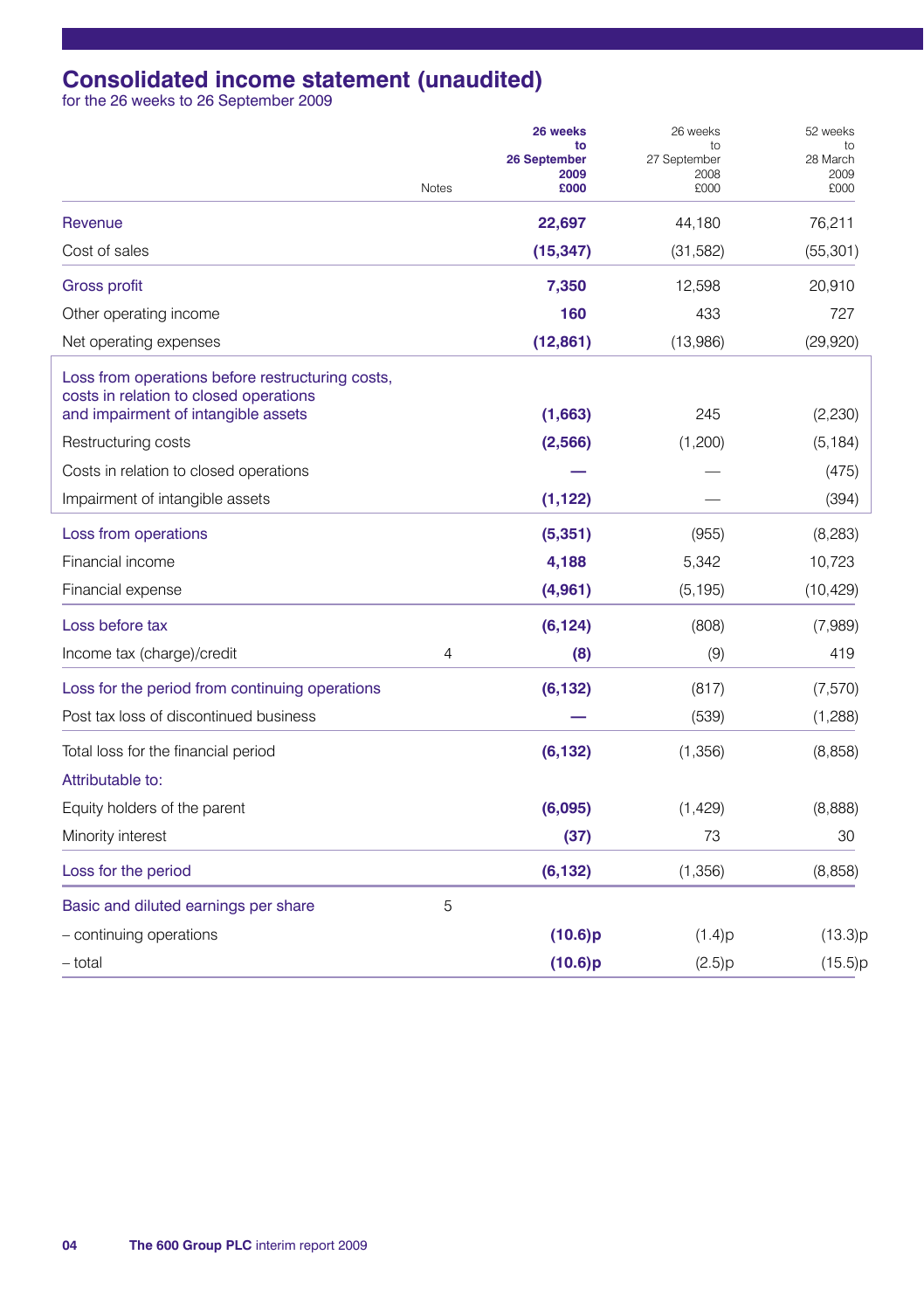# **Consolidated statement of recognised income and expense (unaudited)** for the 26 weeks to 26 September 2009

|                                                    | 26 weeks     | 26 weeks<br>10 <sub>o</sub><br>27 September<br>2008<br>£000 | 52 weeks<br>to<br>28 March<br>2009<br>£000 |
|----------------------------------------------------|--------------|-------------------------------------------------------------|--------------------------------------------|
|                                                    | to           |                                                             |                                            |
|                                                    | 26 September |                                                             |                                            |
|                                                    | 2009         |                                                             |                                            |
|                                                    | £000         |                                                             |                                            |
| Foreign exchange translation differences           | 243          | 285                                                         | 1,163                                      |
| Net actuarial losses on employee benefit schemes   | (2,360)      | (390)                                                       | (24, 430)                                  |
| Impact of changes to defined benefit asset limit   |              | (280)                                                       | 23,930                                     |
| Deferred tax on above items                        | 896          |                                                             |                                            |
| Net expense recognised directly in equity          | (1,221)      | (385)                                                       | 663                                        |
| Loss for the period                                | (6, 132)     | (1,356)                                                     | (8,858)                                    |
| Total recognised expense and income for the period | (7, 353)     | (1,741)                                                     | (8, 195)                                   |
| Attributable to:                                   |              |                                                             |                                            |
| Equity holders of the parent                       | (7, 410)     | (1, 847)                                                    | (8, 301)                                   |
| Minority interest                                  | 57           | 106                                                         | 106                                        |
| Total recognised expense for the period            | (7, 353)     | (1,741)                                                     | (8, 195)                                   |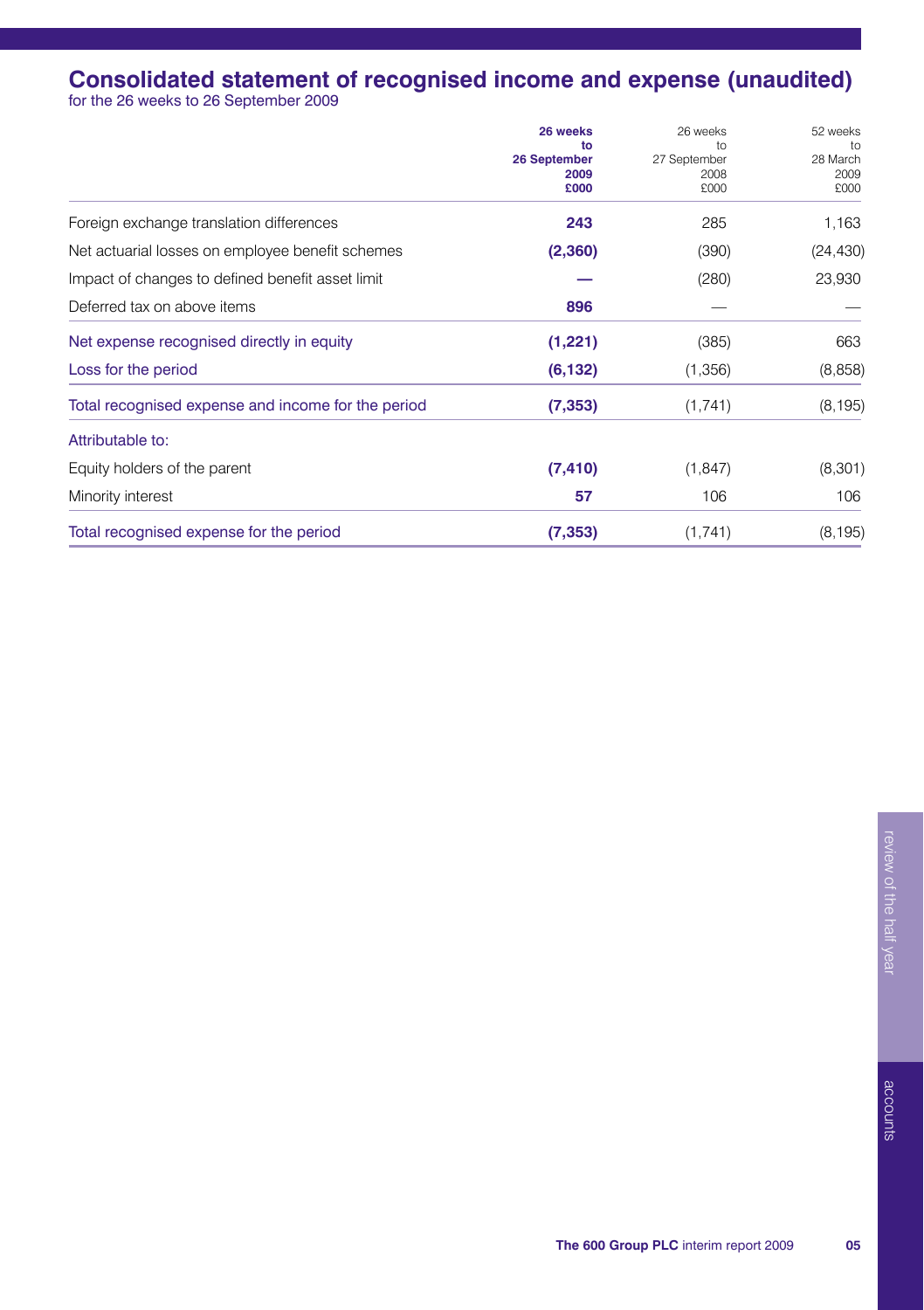# **Consolidated balance sheet (unaudited)** as at 26 September 2009

|                                                           | As at<br>26 September<br>2009<br>£000 | As at<br>28 March<br>2009<br>£000 | As at<br>27 September<br>2008<br>£000 |
|-----------------------------------------------------------|---------------------------------------|-----------------------------------|---------------------------------------|
| Non-current assets                                        |                                       |                                   |                                       |
| Property, plant and equipment                             | 10,583                                | 10,832                            | 11,041                                |
| Intangible assets                                         | 1,705                                 | 2,868                             | 3,067                                 |
| Deferred tax assets                                       | 1,268                                 | 1,268                             | 1,605                                 |
|                                                           | 13,556                                | 14,968                            | 15,713                                |
| <b>Current assets</b>                                     |                                       |                                   |                                       |
| Inventory                                                 | 22,128                                | 24,644                            | 26,137                                |
| Trade and other receivables                               | 9,698                                 | 11,512                            | 18,972                                |
| Cash and cash equivalents                                 | 2,890                                 | 552                               | 2,370                                 |
|                                                           | 34,716                                | 36,708                            | 47,479                                |
| <b>Total assets</b>                                       | 48,272                                | 51,676                            | 63,192                                |
| Non-current liabilities                                   |                                       |                                   |                                       |
| Employee benefits                                         | (5, 873)                              | (3,829)                           | (3,256)                               |
| Deferred tax liability                                    | (709)                                 | (709)                             | (1, 479)                              |
|                                                           | (6, 582)                              | (4,538)                           | (4, 735)                              |
| <b>Current liabilities</b>                                |                                       |                                   |                                       |
| Trade and other payables                                  | (10, 832)                             | (14, 716)                         | (19, 839)                             |
| Income tax payable                                        | (51)                                  | (77)                              | (92)                                  |
| Provisions                                                | (276)                                 | (294)                             | (285)                                 |
| Loans and other borrowings                                | (7, 841)                              | (2,019)                           | (1,296)                               |
|                                                           | (19,000)                              | (17, 106)                         | (21,512)                              |
| <b>Total liabilities</b>                                  | (25, 582)                             | (21, 644)                         | (26, 247)                             |
| Net assets                                                | 22,690                                | 30,032                            | 36,945                                |
| Shareholders' equity                                      |                                       |                                   |                                       |
| Called-up share capital                                   | 14,308                                | 14,308                            | 14,308                                |
| Share premium account                                     | 13,766                                | 13,766                            | 13,766                                |
| Revaluation reserve                                       | 2,040                                 | 1,969                             | 2,045                                 |
| Capital redemption reserve                                | 2,500                                 | 2,500                             | 2,500                                 |
| Translation reserve                                       | 1,196                                 | 1,117                             | 356                                   |
| Retained earnings                                         | (11, 704)                             | (4, 155)                          | 3,443                                 |
| Total equity attributable to equity holders of the parent | 22,106                                | 29,505                            | 36,418                                |
| <b>Minority interest</b>                                  | 584                                   | 527                               | 527                                   |
| <b>Total equity</b>                                       | 22,690                                | 30,032                            | 36,945                                |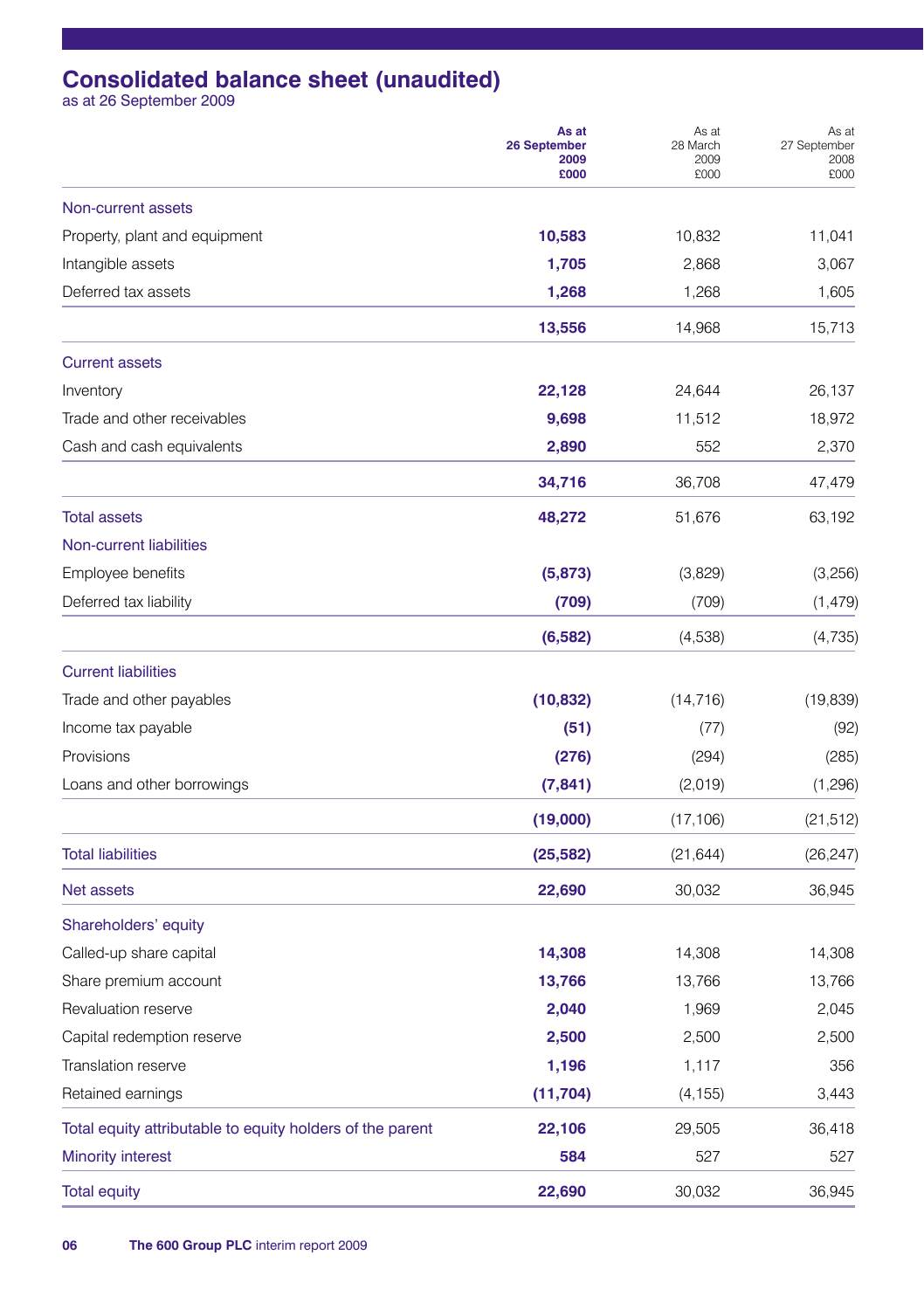# **Consolidated cash flow statement (unaudited)** for the 26 weeks to 26 September 2009

|                                                                 | 26 weeks<br>to<br>26 September | 26 weeks<br>to<br>27 September<br>2008<br>£000 | 52 weeks<br>to<br>28 March<br>2009<br>£000 |
|-----------------------------------------------------------------|--------------------------------|------------------------------------------------|--------------------------------------------|
|                                                                 |                                |                                                |                                            |
|                                                                 | 2009<br><b>COOO</b>            |                                                |                                            |
| Cash flows from operating activities                            |                                |                                                |                                            |
| Loss for the period                                             | (6, 132)                       | (1,356)                                        | (8,858)                                    |
| Adjustments for:                                                |                                |                                                |                                            |
| Amortisation of development expenditure                         | 286                            | 250                                            | 549                                        |
| Depreciation                                                    | 446                            | 505                                            | 1,267                                      |
| Impairment of goodwill                                          | 1,122                          |                                                | 394                                        |
| Net financial income                                            | 773                            | (148)                                          | (294)                                      |
| Profit on disposal of plant and equipment                       |                                | (329)                                          | (226)                                      |
| Equity share option expense                                     | 11                             | 55                                             | 24                                         |
| Income tax expense                                              | 8                              | 9                                              | (419)                                      |
| Operating loss before changes in working capital and provisions | (3, 486)                       | (1, 014)                                       | (7, 563)                                   |
| Decrease in trade and other receivables                         | 1,825                          | 396                                            | 9,278                                      |
| Decrease/(increase) in inventories                              | 2,407                          | (1, 180)                                       | 2,436                                      |
| Decrease in trade and other payables                            | (4,017)                        | (1, 341)                                       | (8,919)                                    |
| Increase/(decrease) in employee benefits                        | 332                            | (327)                                          | (188)                                      |
| Cash generated from operations                                  | (2,939)                        | (3, 466)                                       | (4,956)                                    |
| Interest paid                                                   | (151)                          | (245)                                          | (306)                                      |
| Income tax paid                                                 | (40)                           | (15)                                           | (24)                                       |
| Net cash from operating activities                              | (3, 130)                       | (3,726)                                        | (5,286)                                    |
| Cash flows from investing activities                            |                                |                                                |                                            |
| Interest received                                               | 18                             | 393                                            | 82                                         |
| Proceeds from sale of plant and equipment                       | 52                             | 2.032                                          | 2,106                                      |
| Purchase of plant and equipment                                 | (136)                          | (579)                                          | (1, 131)                                   |
| Development expenditure capitalised                             | (244)                          | (274)                                          | (724)                                      |
| Net cash from investing activities                              | (310)                          | 1,572                                          | 333                                        |
| Cash flows from financing activities                            |                                |                                                |                                            |
| Proceeds from external borrowing                                | 684                            | $\overline{c}$                                 | 254                                        |
| Net cash from financing activities                              | 684                            | $\overline{c}$                                 | 254                                        |
| Net decrease in cash and cash equivalents                       | (2,756)                        | (2, 152)                                       | (4,699)                                    |
| Cash and cash equivalents at beginning of period                | (1,075)                        | 3,297                                          | 3,297                                      |
| Effect of exchange rate fluctuations on cash held               | (60)                           | 58                                             | 327                                        |
| Cash and cash equivalents at end of the period                  | (3,891)                        | 1,203                                          | (1,075)                                    |

accounts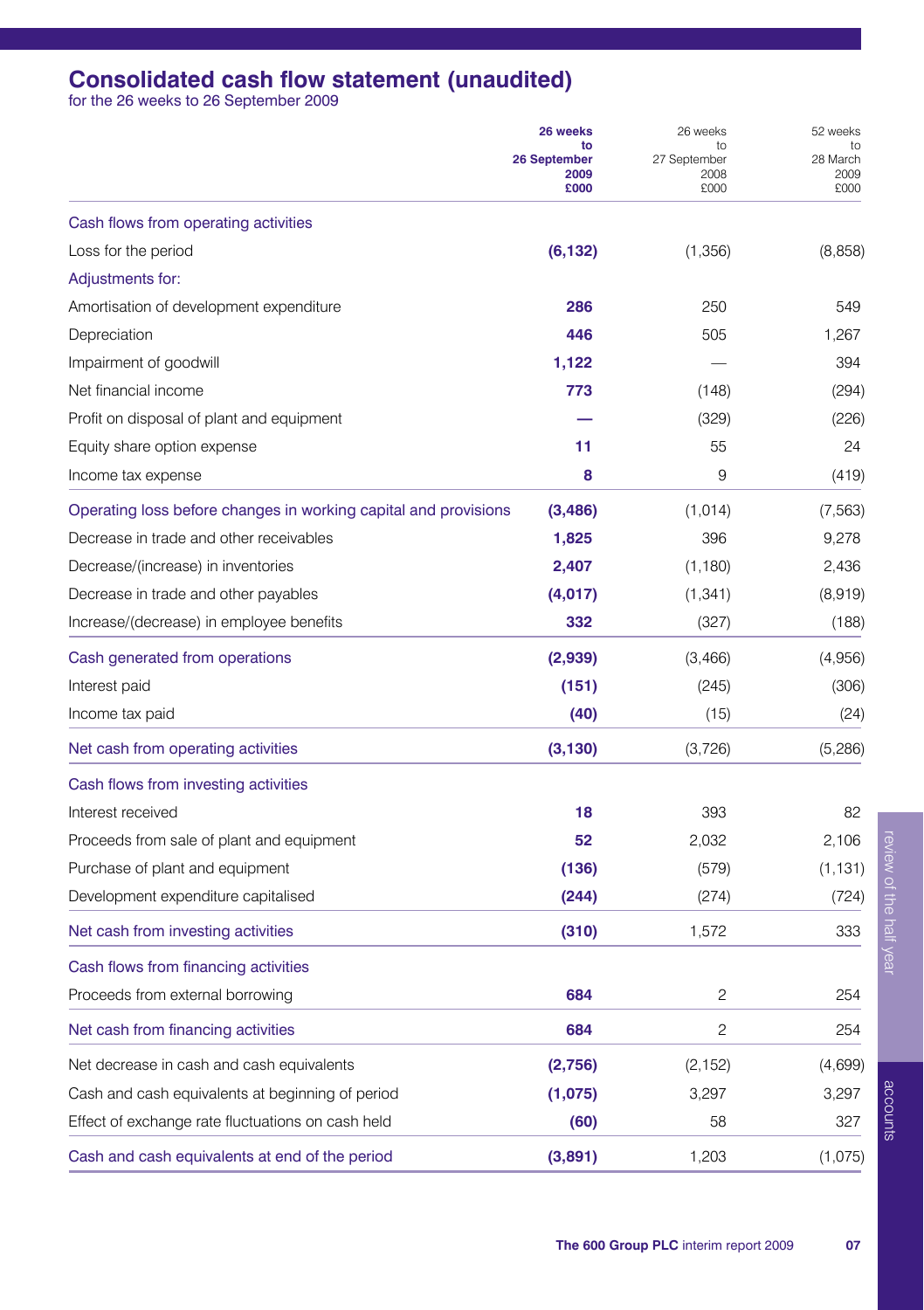## **Notes relating to the interim financial statements (unaudited)**

for the 26 weeks to 26 September 2009

#### **1. Basis of preparation**

The 600 Group PLC (the "Company") is a public limited company incorporated and domiciled in England and Wales. The Company's ordinary shares are traded on the London Stock Exchange. The Consolidated Interim Financial Statements of the Company for the 26 week period ended 26 September 2009 comprise the Company and its subsidiaries (together referred to as the "Group").

This half yearly financial report is the condensed consolidated financial information of the Group for the 26 weeks ended 26 September 2009. It has been prepared in accordance with the Disclosure and Transparency Rules of the UK Financial Services Authority and the requirements of IAS 34 "Interim financial reporting" as adopted by the European Union.

The half yearly financial report 2009/10 was approved by the Board of Directors on 26 November 2009.

The half yearly financial report 2009/10 does not constitute financial statements as defined in Section 240 of the Companies Act 1985 and does not include all of the information and disclosures required for full annual financial statements. It should be read in conjunction with the Annual Report and Financial Statements for the 52 week period ended 28 March 2009, copies of which can be obtained from the Company's registered office or website.

The financial information contained in this half yearly report in respect of the 52 weeks ended 28 March 2009 has been extracted from the Annual Report and Financial Statements 2009 which have been filed with the Registrar of Companies. The auditors report on these financial statements was unqualified and did not contain a statement under Section 237(2) or (3) of the Companies Act 1985.

The half yearly results for the current and comparative period are neither audited nor reviewed by the Company's auditors.

#### **2. Significant accounting policies**

The Condensed Consolidated Financial Statements in this half yearly financial report for the 26 weeks ended 26 September 2009 have been prepared using accounting policies and methods of computation consistent with those set out in The 600 Group PLC's Annual Report and Financial Statements for the 52 week period ended 28 March 2009.

In preparing the condensed financial statements, management is required to make accounting assumptions and estimates. The assumptions and estimation methods were consistent with those applied to the Annual Report and Financial Statements for the 52 week period ended 28 March 2009.

#### **3. Segment analysis**

IFRS 8: "Operating Segments" is mandatory for the first time for the financial year beginning 29 March 2009. The standard requires that the segments should be reported on the same basis as the internal reporting information that is provided to the chief operating decision-maker. The Group adopts this policy and the chief operating decision-maker has been identified as the Group Chief Executive.

The Directors consider there to be one business segment, being that of machine tools and equipment. The Group's main activity is manufacture and supply of machine tools and equipment. The Group Chief Executive's focus is on the performance and growth of this activity. Internal reports reviewed regularly by the CEO provide information to allow the chief operating decision-maker to allocate resources and make decisions about the operations. The internal reporting focuses on the operations of the Group based on the following geographical segments: Europe, the US, South Africa and Australasia.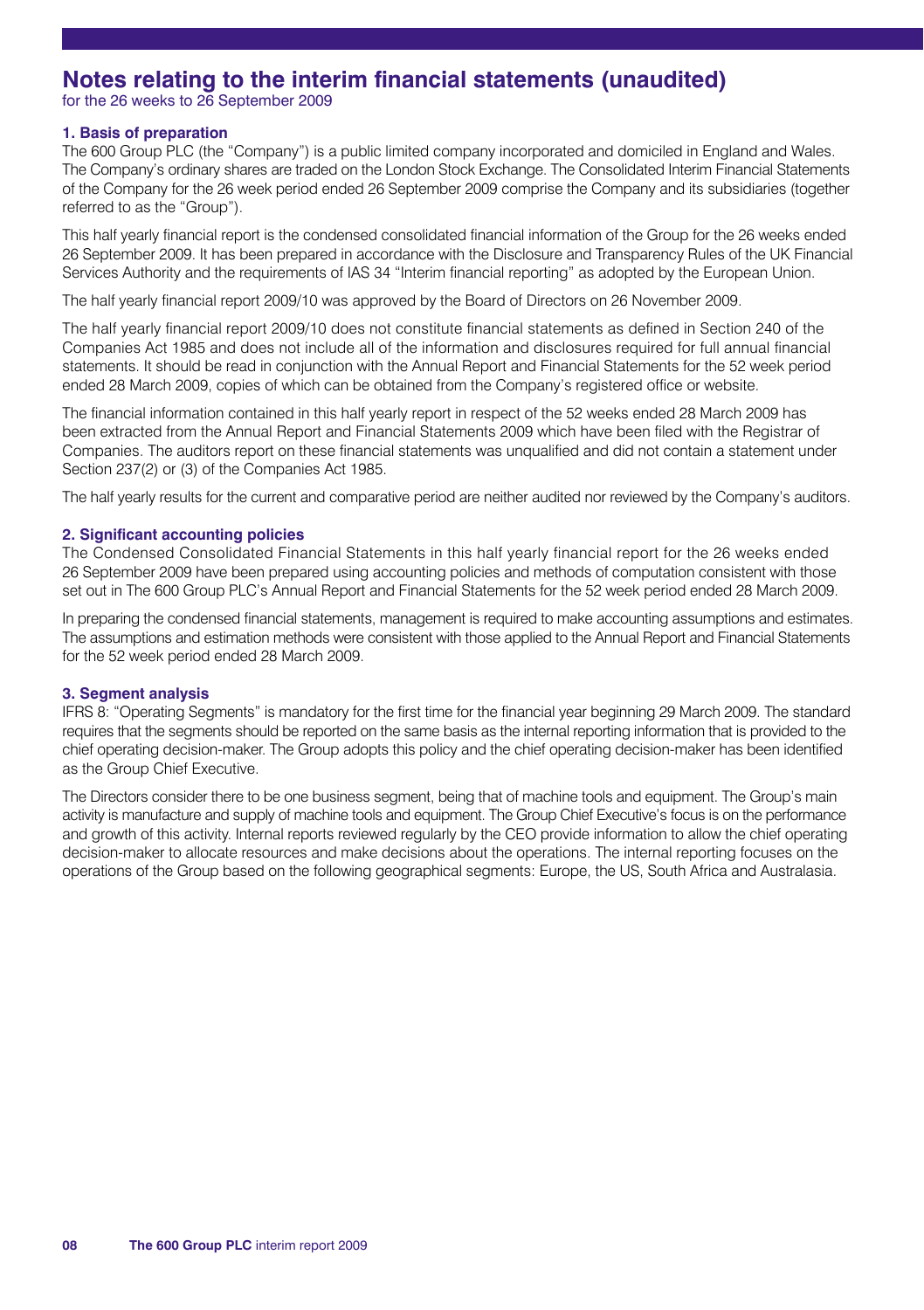### **3. Segment analysis continued**

|                                           | 26 weeks<br>to<br>26 September<br>2009<br>£000 | 26 weeks<br>to<br>27 September<br>2008<br>£000 | 52 weeks<br>to<br>28 March<br>2009<br>£000 |
|-------------------------------------------|------------------------------------------------|------------------------------------------------|--------------------------------------------|
| Revenue based on geographical origin      |                                                |                                                |                                            |
| United Kingdom                            | 11,264                                         | 23,956                                         | 40,215                                     |
| Other European countries                  | 2,349                                          | 6,268                                          | 10,955                                     |
| North America                             | 5,236                                          | 7.849                                          | 15,528                                     |
| Africa                                    | 5,189                                          | 7,577                                          | 13,032                                     |
| Australasia                               | 1,825                                          | 1,977                                          | 3,179                                      |
| Inter-segment revenue                     | (3, 166)                                       | (3, 447)                                       | (6,698)                                    |
| Revenue from continuing operations        | 22,697                                         | 44,180                                         | 76,211                                     |
| Revenue from discontinued operations      |                                                | 385                                            | 444                                        |
| Revenue generated in the period           | 22,697                                         | 44,565                                         | 76,655                                     |
|                                           | 26 weeks<br>to<br>26 September<br>2009         | 26 weeks<br>to<br>27 September<br>2008         | 52 weeks<br>to<br>28 March<br>2009         |
|                                           | <b>COOO</b>                                    | £000                                           | £000                                       |
| Revenue based on geographical destination |                                                |                                                |                                            |
| United Kingdom                            | 3,471                                          | 12,607                                         | 18,866                                     |
| Other European countries                  | 5,347                                          | 10,961                                         | 18,871                                     |
| North America                             | 5,827                                          | 10,118                                         | 19,716                                     |
| Africa                                    | 5,292                                          | 7,881                                          | 13,346                                     |
| Australia                                 | 1,850                                          | 1,976                                          | 3,184                                      |
| Central America                           | 43                                             | 58                                             | 262                                        |
| Middle East                               | 176                                            | 57                                             | 1,112                                      |
| Far East                                  | 691                                            | 907                                            | 1,298                                      |
| Revenue generated in the period           | 22.697                                         | 44.565                                         | 76.655                                     |

During the period there were no individual customers comprising 10% or more of the Group's revenue.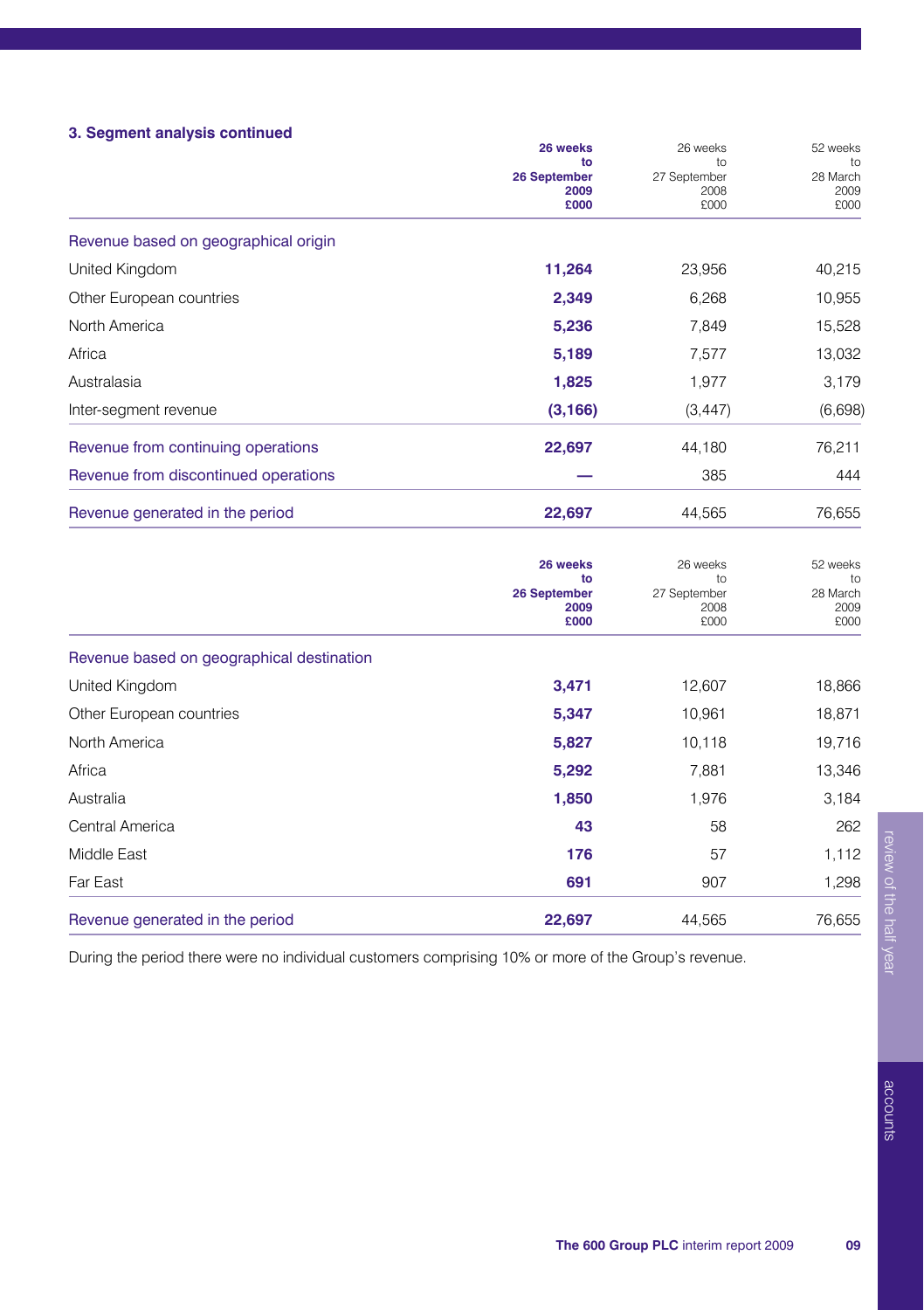## **Notes relating to the interim financial statements**/continued

for the 26 weeks to 26 September 2009

#### **3. Segment analysis continued**

|                                             | 26 weeks<br>to       | 26 weeks<br>to<br>27 September<br>2008 | 52 weeks<br>to<br>28 March<br>2009<br>£000 |
|---------------------------------------------|----------------------|----------------------------------------|--------------------------------------------|
|                                             |                      |                                        |                                            |
|                                             | 26 September<br>2009 |                                        |                                            |
|                                             | <b>COOO</b>          | £000                                   |                                            |
| Net assets of each business segment         |                      |                                        |                                            |
| United Kingdom                              | 15,137               | 23,847                                 | 20,002                                     |
| Other European countries                    | (278)                | 1,960                                  | 1,286                                      |
| North America                               | 3,113                | 6,464                                  | 4,174                                      |
| Africa                                      | 2,439                | 2,386                                  | 2,466                                      |
| Australia                                   | 2,279                | 2,288                                  | 2,104                                      |
| <b>Total net assets</b>                     | 22,690               | 36,945                                 | 30,032                                     |
|                                             | 26 weeks             | 26 weeks                               | 52 weeks                                   |
|                                             | to                   | to                                     | to                                         |
|                                             | 26 September<br>2009 | 27 September<br>2008                   | 28 March<br>2009                           |
|                                             | <b>COOO</b>          | £000                                   | £000                                       |
| <b>Operating loss</b>                       |                      |                                        |                                            |
| United Kingdom                              | (4, 642)             | (962)                                  | (7, 424)                                   |
| Other European countries                    | (455)                | (73)                                   | (279)                                      |
| North America                               | (231)                | (245)                                  | (414)                                      |
| Africa                                      | (72)                 | 325                                    | 199                                        |
| Australia and the Far East                  | 49                   |                                        | (365)                                      |
| Operating loss from continuing operations   | (5, 351)             | (955)                                  | (8, 283)                                   |
| Operating loss from discontinued operations |                      | (539)                                  | (1,288)                                    |
| Operating loss in the period                | (5, 351)             | (1, 494)                               | (9,571)                                    |

Exceptional items of £3.7m were incurred in the first half of the year (2008: £1.2m). These relate to redundancy costs of £1.2m, impairment of goodwill of £1.1m, onerous lease costs of £0.6m, inventory write downs of £0.3m, relocation costs of £0.3m and sundry of £0.2m.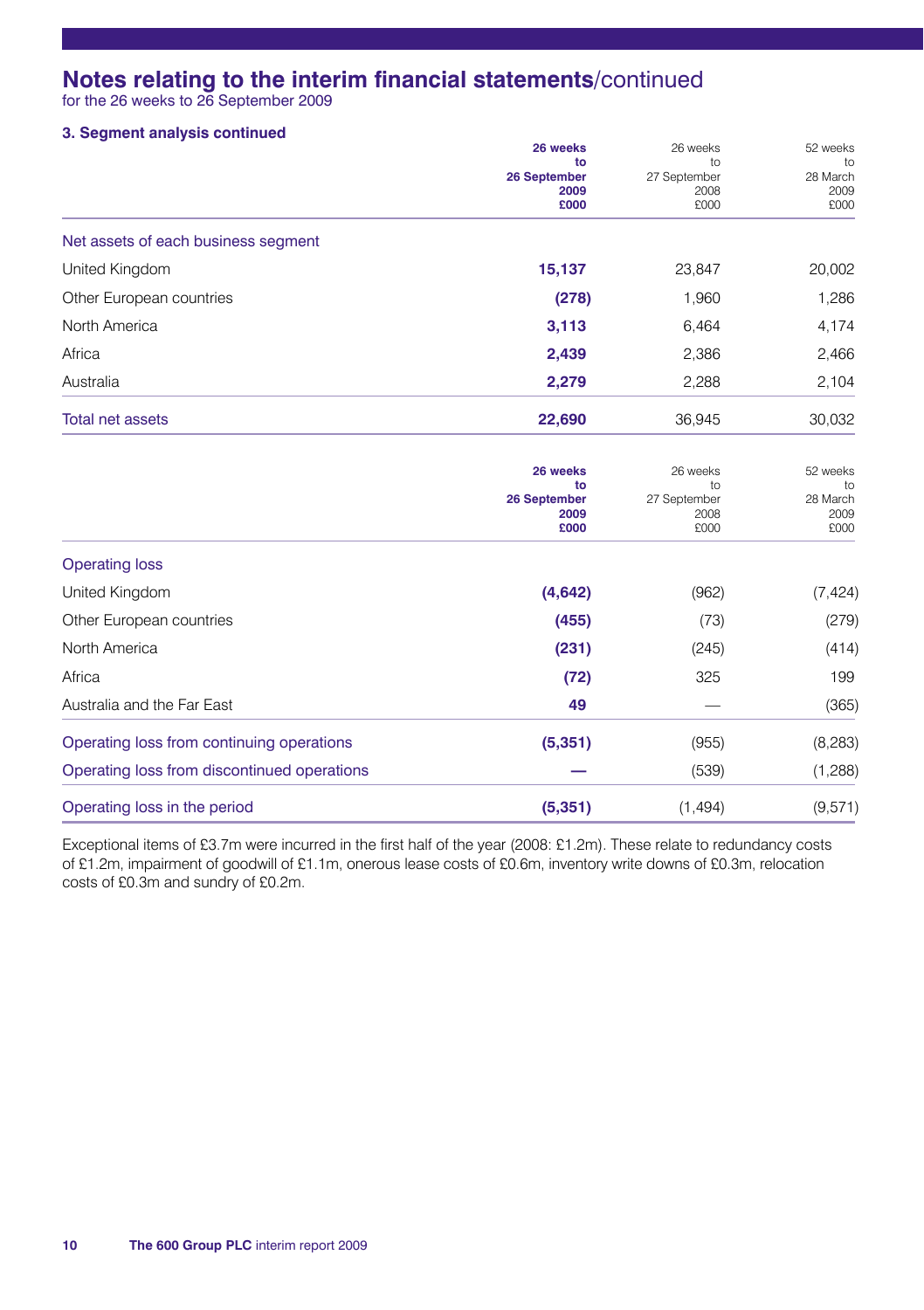#### **4. Taxation**

The charge for corporation tax comprises UK taxation £nil (2008: £nil), overseas taxation charge of £8,000 (2008: charge of £9,000) and deferred taxation charge of £nil (2008: £nil).

#### **5. Earnings per share**

The basic earnings per share of (10.6)p (2008: (2.5)p) is based on the loss for the period of £6,095,000 (2008: loss of £1,430,000) and the weighted average number of shares outstanding of 57,233,679 (2008: 57,220,418). At 26 September 2009, there were 1,746,700 potentially dilutive shares on option and the diluted earnings per share was (10.6)p.

#### **6. Interim report**

Copies of the interim report will be sent to all shareholders and will be available to members of the public from the Company's registered office at Union Street, Heckmondwike, West Yorkshire, WF16 0HL.

The 600 Group PLC is registered in England and Wales No. 196730.

#### **7. Responsibility statement**

We confirm that to the best of our knowledge:

- the condensed set of financial statements has been prepared in accordance with IAS 34 "Interim financial reporting" as adopted by the EU; and
- $\bullet$  the interim management report includes a fair review of the information required by:
	- a) DTR 4.2.7R of the Disclosure and Transparency Rules, being an indication of important events that have occurred during the first six months of the financial year and their impact on the condensed set of financial statements; and a description of the principal risks and uncertainties for the remaining six months of the year; and
	- b) DTR 4.2.8R of the Disclosure and Transparency Rules, being related party transactions that have taken place in the first six months of the current financial year and that have materially affected the financial position or performance of the entity during that period; and any changes in the related party transactions described in the last Annual Report that could do so.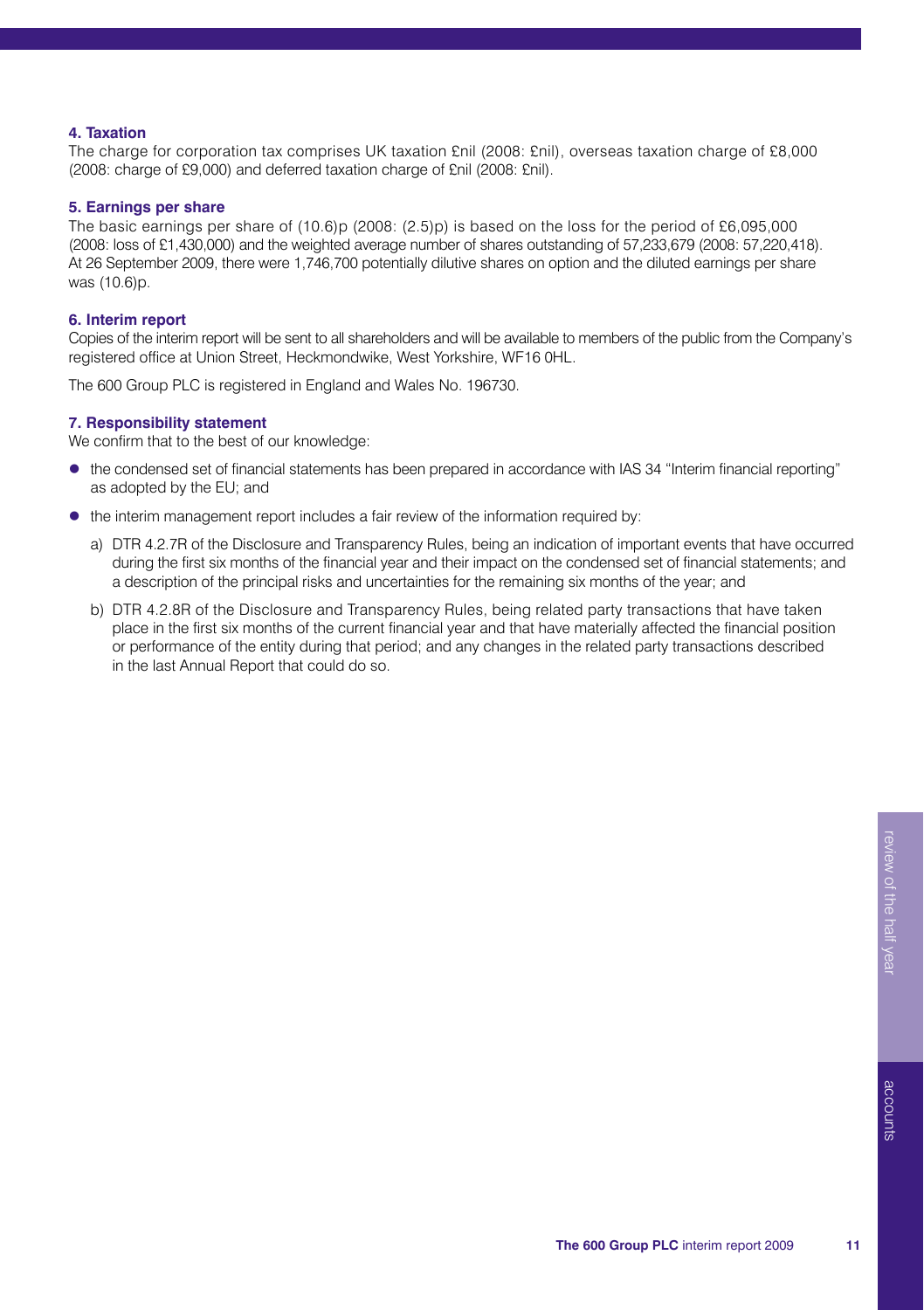## **Directors and advisors**

#### **Directors**

Martin John Temple Chris Cundy David Norman Martyn Gordon David Wakeman Stephen John Rutherford

**Secretary**  Alan Roy Myers

#### **Registered office**

Union Street Heckmondwike West Yorkshire WF<sub>16</sub> OHL

## **Registered number**

196730

### **Registrars**

Capita Registrars Northern House Woodsome Park Fenay Bridge Huddersfield HD8 0GA

**Auditor** KPMG Audit Plc

**Bankers** HSBC Bank plc

**Stockbrokers** Evolution Securities Ltd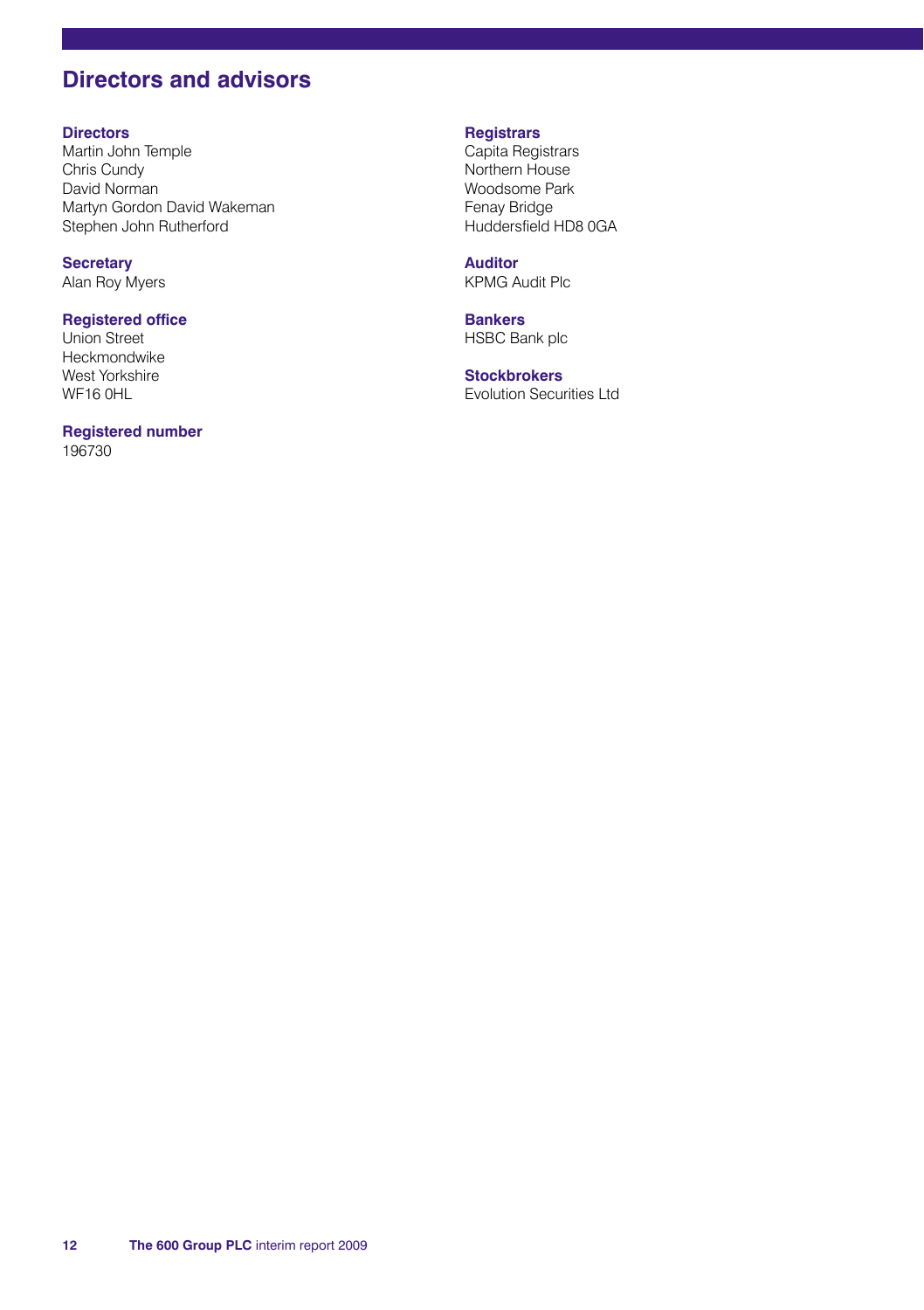designed and produced by<br>the design portfolio<br>marketing services<br>www.design-portfolio.co.uk